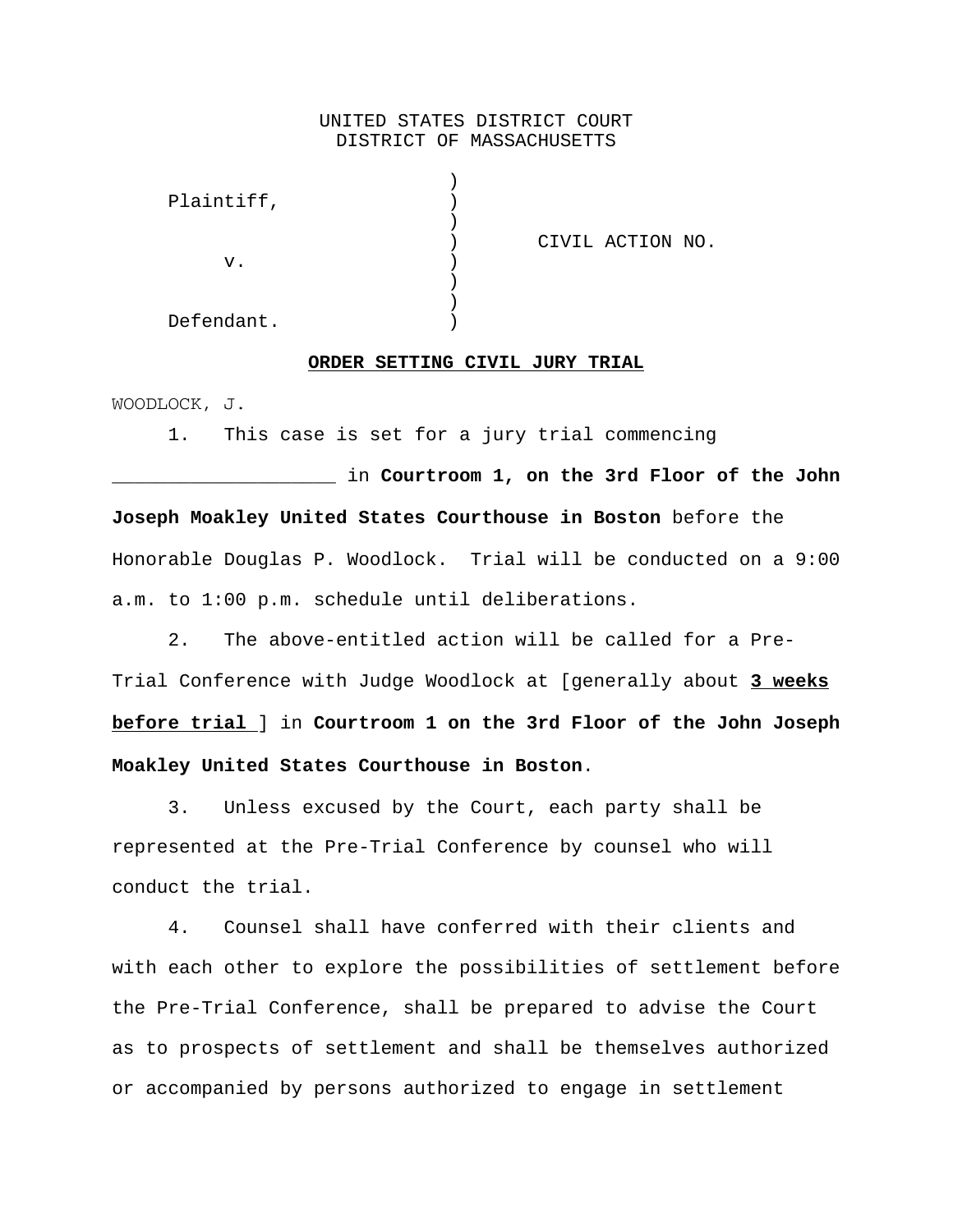discussions and consummate settlement. No excuses will be granted from this obligation.

5. All pending motions and other matters ready for hearing will be considered at the conference.

6. Prior to the Pre-Trial Conference, counsel shall meet and confer for the purpose of preparing, preferably jointly, a Pre-Trial Memorandum for submission to the Court no later than **seven days before the Pretrial Conference.** Extensions for filing will not be granted without showing of exceptional cause. Failure to file a Pre-Trial Memorandum in a timely manner may result in dismissal, default or other appropriate sanctions.

The Pre-Trial Memorandum shall set forth:

(a) The names, addresses and telephone numbers of trial counsel;

(b) Whether the case is to be tried with or without a jury; (c) A concise summary of the evidence that will be offered by the plaintiff, defendant, and other parties, with respect to both liability and damages (including special damages, if any);

(d) A statement of facts to be submitted to the court or jury:

(i) by stipulation; and,

(ii) by admission.

Counsel shall stipulate to all facts not in genuine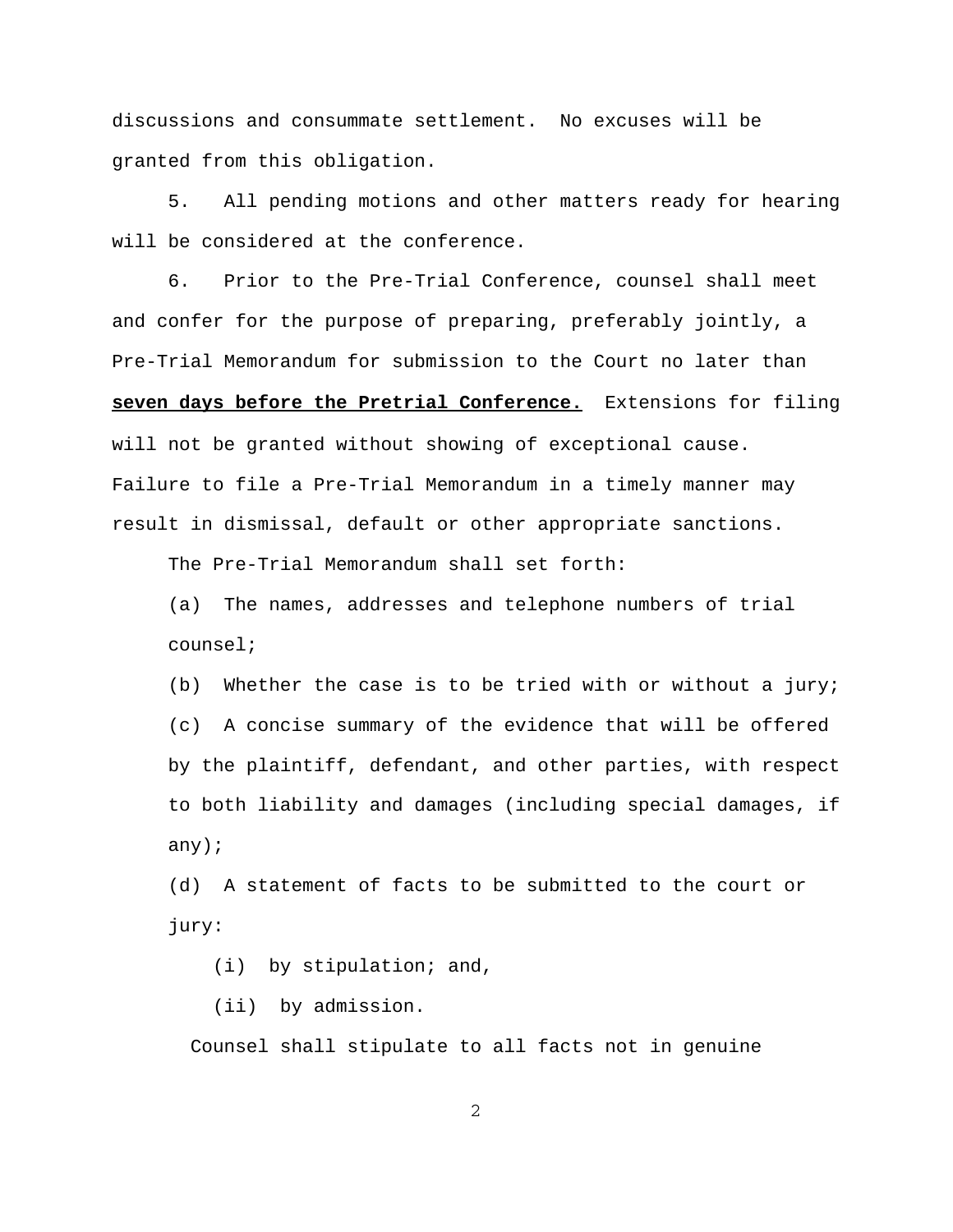# dispute;

(e) Contested issues of fact;

(f) Any jurisdictional questions;

(g) Issues of law, including evidentiary questions, together with supporting authority;

(h) Any requested amendments to the pleadings;

(i) Any additional matters to aid in the disposition of the action;

(j) The probable length of trial;

(k) The names and addresses of witnesses who will testify at the trial, and the purpose of the testimony of each witness,  $i.e.,$  whether factual, medical, expert, etc. Unless the qualifications of any medical or other expert witness are admitted, a brief statement of the qualifications of such witness shall be included; (l) An identification by inclusive page and lines of any portions of depositions or interrogatory responses to be offered at trial and a precise statement of any objections

thereto; and

(m) A statement regarding damages.

7. In connection with the Pre-Trial Memorandum, but as separate filings made at the same time, the parties shall submit their respective:

(a) requests for instructions with citation to supporting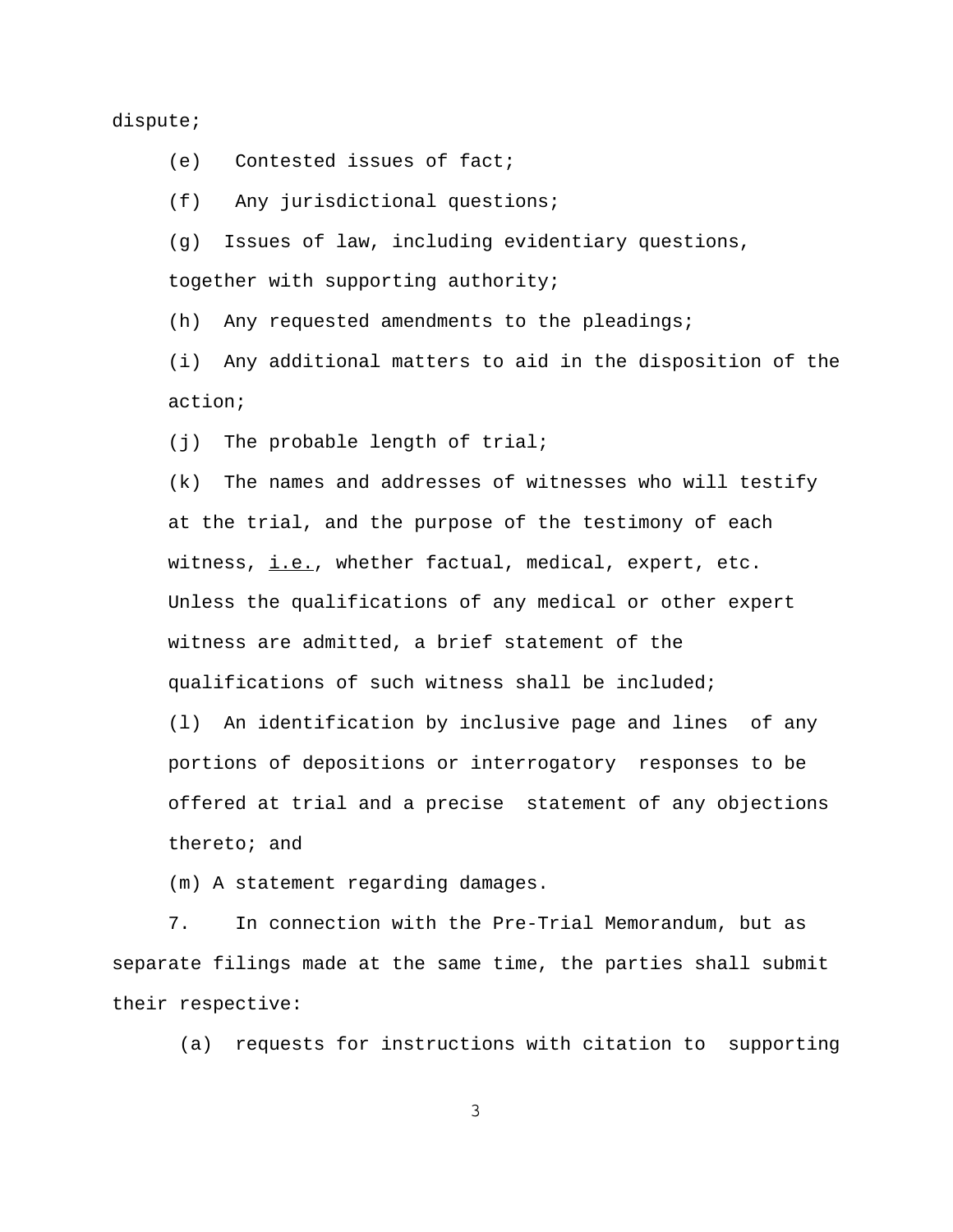authority;

 (b) any proposed interrogatories or special verdict forms;

 (c) any proposed questions for the voir dire examination; and

 (d) motions in limine or other requests regarding foreseeable disputes concerning evidentiary or other issues, including authority for the ruling requested.

8. No later than the first day of trial and before impaneling the jury, parties shall file electronically**:**

 (a) A list of exhibits to be introduced without objection, identified by a single sequence of numbers, regardless of which party is the proponent of an exhibit, **in the form attached hereto as Appendix "A".**

 (b) A list of marked items to be offered at trial, as to which a party reserves the right to object, identified by a single sequence of capital letters, regardless of which party is the proponent of an exhibit, **in the form attached hereto as Appendix "A".**

9. Immediately upon receipt of this Order, any counsel who realizes that one or more attorneys have not been notified shall forthwith notify the additional attorney(s) in writing as to the entry of this Order, and shall file a copy of the writing with the Clerk.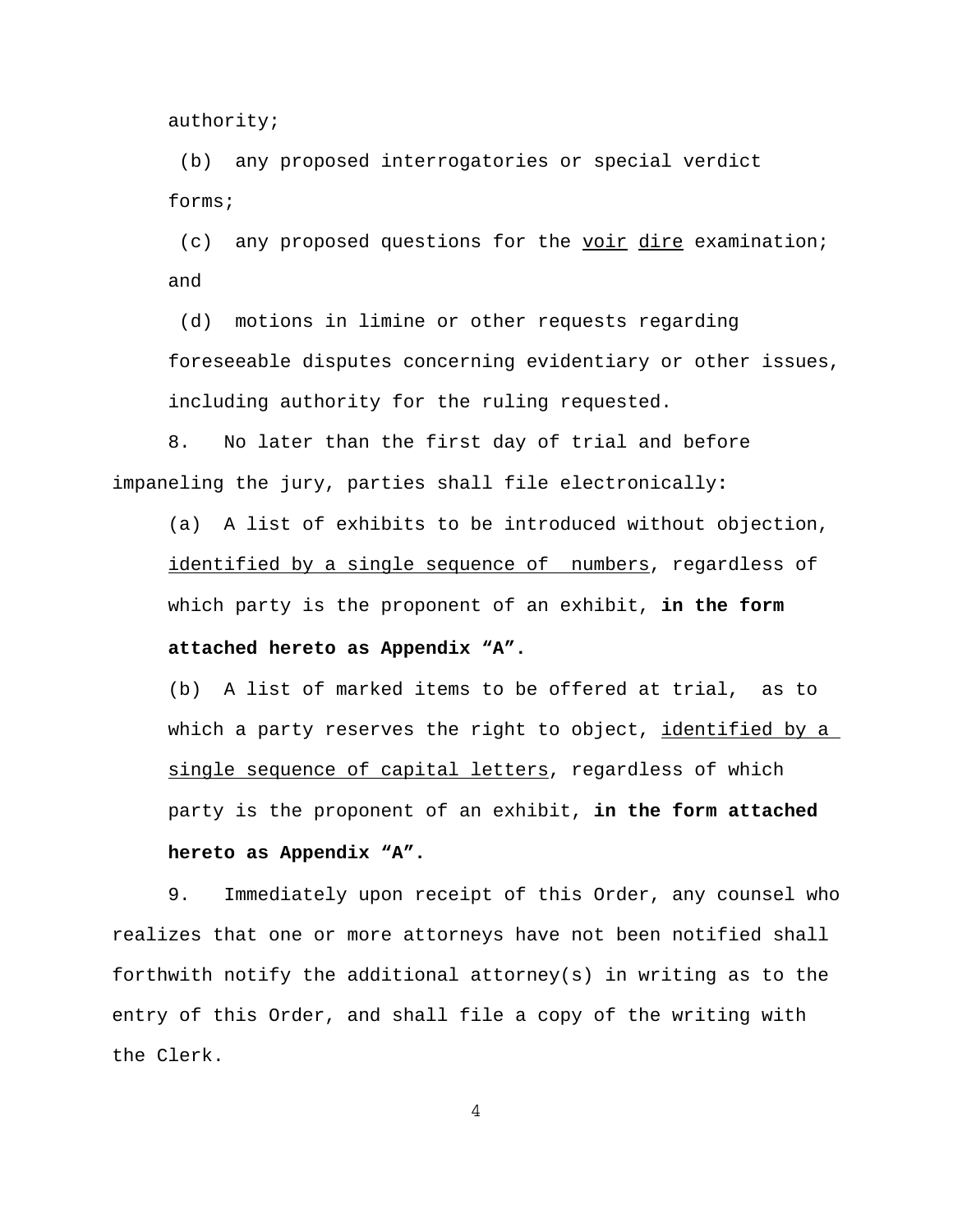10. In the event that some disposition of the case is before the Pre-Trial Conference, counsel shall by telephone forthwith notify the Deputy Clerk signing this Order and promptly thereafter submit closing papers. Compliance with this aspect of the Order is not excused, absent the actual filing of closing papers or the entry of a Settlement Order of Dismissal in a form prescribed by the Court.

11. Counsel are advised of the Court's "5 minute-rule", which requires that during jury deliberations, counsel may leave the courtroom, but must appear in court within 5 minutes of a call from the deputy clerk, in order to respond to any jury question or for the return of a verdict.

12. The court's electronic evidence presentation system is available for use by the parties during trial. Parties shall contact the deputy clerk to arrange for training on this equipment.

13. Failure to comply with any of the directions set forth above may result in judgment of dismissal or default, or the imposition of other sanctions deemed appropriate by the Court.

BY THE COURT,

 $\mathcal{L}_\mathcal{L}$  , which is a set of the set of the set of the set of the set of the set of the set of the set of the set of the set of the set of the set of the set of the set of the set of the set of the set of the set of Deputy Clerk

DATED: